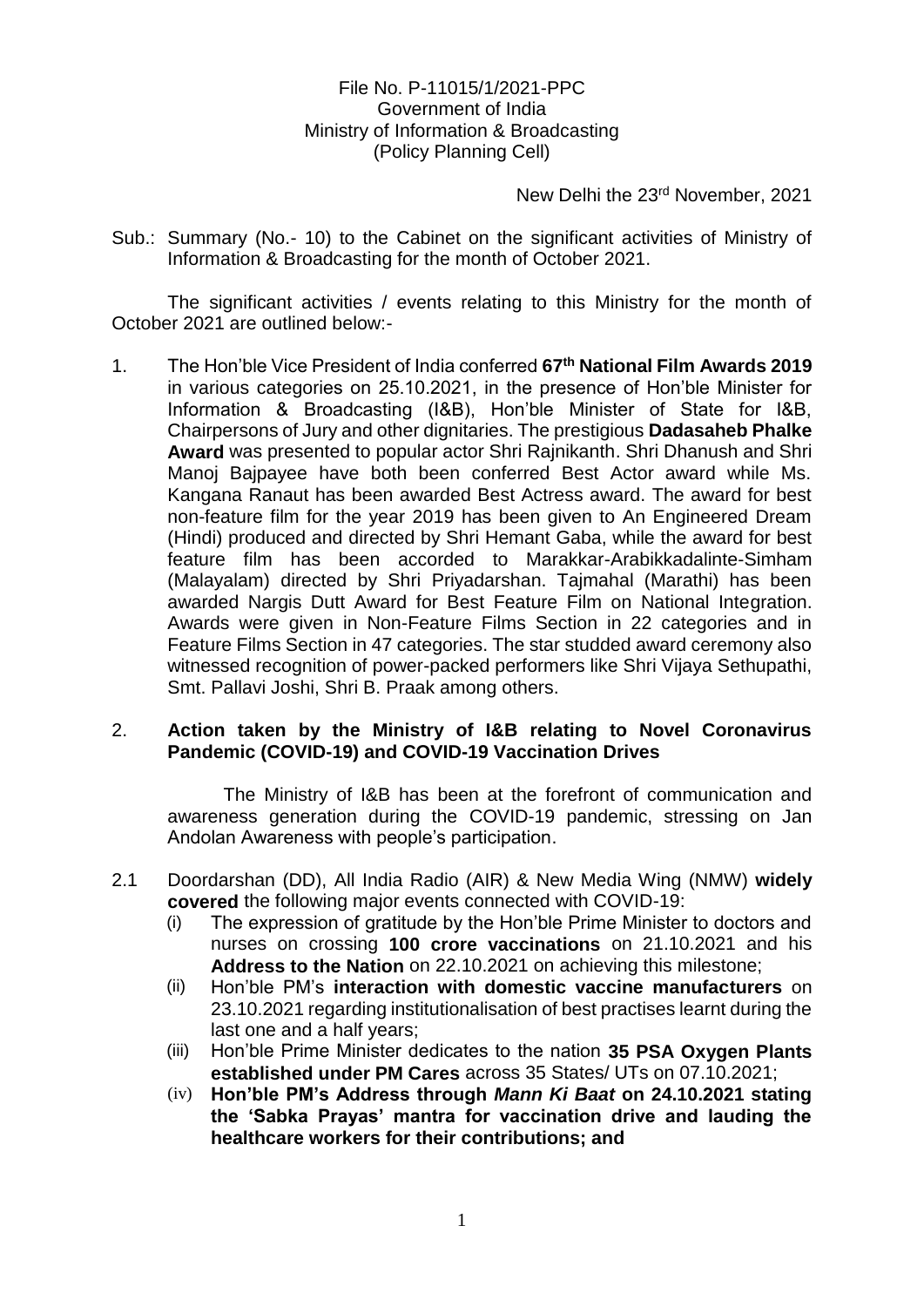- (v) **Hon'ble Health Minister's launch of a Song by single Kailash Kher and audio-visual film to celebrate the milestone of India achieving the 100 Crore vaccination mark on 21.10.2021 at Red Fort.**
- 2.2 Public Broadcaster **Prasar Bharati** through **DD News, News Services Division (NSD) of AIR** and their Regional News Units (RNUs) have undertaken special programming and telecast Public Service Messages encouraging the public to adhere to **COVID appropriate behaviour**.
	- i) DD News celebrated the **100 Crore vaccination milestone** with special live coverages and telecast of special programme *'Corona Par War Tikakaran 100 crore Ke Par'* with live reporting from over 10 locations. 30 live phone-ins of top medical experts and general public in *'Corona Jagrukta' series* and new opening message in bulletins from 12.10.2021 were also broadcast by NSD:AIR.
	- ii) **Special COVID-19 Composite News Bulletins; COVID Jan Andolan**
	- iii) Expert Speak/ Infobytes/ Fake News Alerts/ Positive Stories/ Audio Promos/ Scientific Developments
- 2.3 Press Information Bureau (PIB) issued **Daily Covid-19 Bulletins,** conducted **Press Briefings** and its **Covid-19 Fact Check Units** have kept a check on misinformation. PIB and its Regional offices have issued **7558 Press Releases** in English, Hindi and other regional languages, organized **5 Press Conferences** and **36 webinars** on PM Ayushmaan Bharat Health Infrastructure Mission, PM MITRA, Ek Bharat Shrestha Bharat/ Clean India, Back to School etc.
- 2.4 The Regional/Field Outreach Bureaus (ROB/FOB) of Bureau of Outreach and Communication (BOC) carried out a **massive campaign to mark 100 Crore Vaccination** by putting up **1715** hoardings, banners and standees across the country, including in central government offices in Delhi under the theme *"Lakshya Vishal Uplabhdhi Bemisaal – Bharat dwara 100 Crore tikakaran ka safar".* BOC also collaborated with PSUs for wider dissemination of the message, wherein over **50,000** hoardings/ banners have been displayed. BOC also conducted **awareness campaign** on the themes Covid Appropriate Behaviour, 100 Crore Covid Vaccination and Azadi Ka Amrit Mahotsav through **Social Media platforms** as under:

| Total No. of<br>Facebook<br><b>Posts</b> | Total No. of Tweets<br>and Re-tweets (with<br>'Impressions') | Total No. of<br>Posters/Message<br><b>Nideos circulated</b><br>on WhatsApp | Total No. of<br>Instagram<br><b>Posts</b> |
|------------------------------------------|--------------------------------------------------------------|----------------------------------------------------------------------------|-------------------------------------------|
| 5824                                     | 138283 (225675)                                              | 19387                                                                      | 3271                                      |

2.5 **Comprehensive coverage** was provided by NMW **on Social Media** to vital Covid-19 statistics, Covid vaccination drive, 100 Crore Vaccination Campaign, Vaccination awareness, Covid Appropriate Behaviour through Memes etc. **915 tweets** were posted in October 2021 from **dedicated Twitter handle @COVIDNewsByMIB** having **210.7K followers**.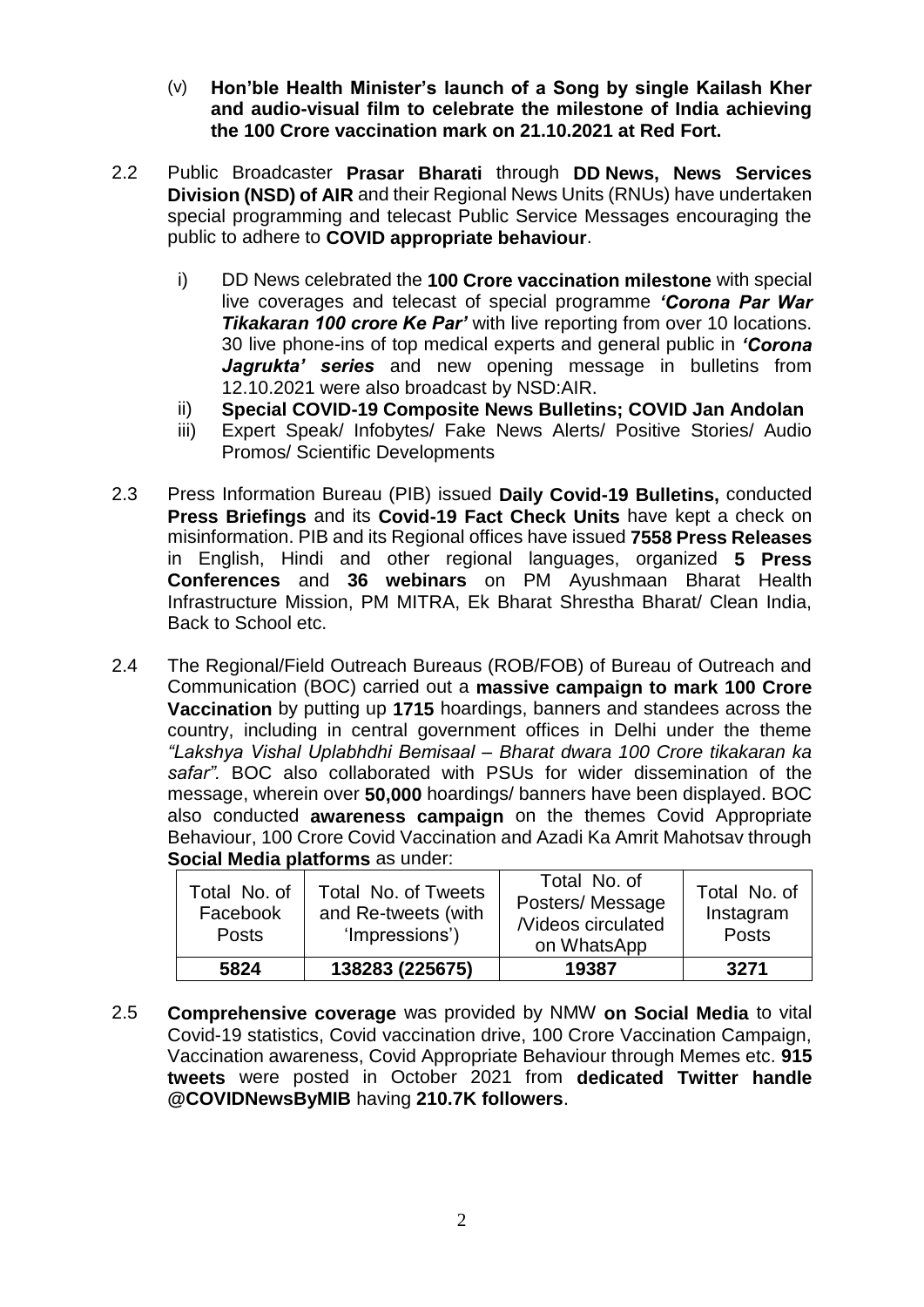## 3. **Azadi ka Amrit Mahotsav: 75 Years of Independence of India**

The Ministry of I&B undertook a series of initiatives to celebrate the **Azadi ka Amrit Mahotsav (AKAM)** under the overall spirit of **'Jan Bhagidari and Jan Andolan'**.

- 3.1 As part of **52nd International Film Festival of India (IFFI)** to be held in Goa in November, 2021, it has been announced by the Hon'ble Minister of Information and Broadcasting on 22.10.2021 to confer the **Satyajit Ray Lifetime Achievement Award** to one of the most influential directors of Hollywood **Mr. Martin Scorsese** and to critically acclaimed Hungarian film director **Mr. Istevan Szabo**. For the first time ever, major **OTT players** i.e. Netflix, Amazon Prime, Zee5, Voot and SonyLiv will participate in the 52nd IFFI through exclusive Masterclasses, content launches and previews, curated film package screenings, etc. It was also announced that **75 Creative Minds of Tomorrow** (under 35 years) will be invited to interact with industry leaders and attend Masterclasses at the Festival. Films from five BRICS nations i.e. Brazil, Russia, South Africa, China and India which are also the Focus Countries of the 52<sup>nd</sup> IFFI will be showcased through the **BRICS Films Festival** alongside IFFI.
- 3.2 As part of Azadi Ka Amrit Mahotsav, DD News organized and telecast **DD News Conclave 'Desh ki baat, DD News ke Saath'** highlighting the achievements and initiatives by the Government in various sectors. During the month, Conclaves were telecast on the topics *'Imaginative Jammu & Kashmir and Ladakh Outreach', 'Reimagining Disaster Management', 'Yuva Shakti: From Sports to Startups', 'Social Empowerment and Care for Divyangjan', 'Cooperative and Competitive Federalism'* and *'India First' Foreign Policy – the making of a Vishwaguru* featuring addresses by Union Ministers, MPs/ Lt. Gov. & subject experts.
- 3.3 On the occasion of **Rashtriya Ekta Diwas**, National Unity Day Pledge was administered by various Media Units to their officials/ officers/ staff. Films Division on its website & YouTube channel and Doordarshan both organized screening/ telecast of a biopic on Sardar Vallabhbhai Patel titled *"Iron Man Sardar Patel"* on his Birth Anniversary on 31.10.2021. AIR's prestigious annual **Sardar Patel Memorial Lecture** was delivered on 31.10.2021 by India's first Chief of Defence Staff General Bipin Rawat on *'Role of Indian Armed Forces in Nation Building'*, which was also aired on AIR & DD network and made available on AIR's YouTube channel. Other initiatives which were undertaken are as under:
	- *a)* **52 Integrated Communication & Outreach Programmes (ICOPs)** were organized by ROBs/ FOBs of BOC across the country on the theme *'National Unity Day'*. **7 ICOPs** and **3 webinars** were organized on theme *'Ek Bharat Shrestha Bharat'.*
	- b) DPD organized **book exhibitions** showcasing the titles on Sardar Patel and promoted **Slogan Writing Competition** for National Unity Day on various Social Media platforms.
- 3.4 Films Division organized **'Shat Shat Naman'** film festival paying tribute to Father of the Nation Mahatma Gandhi and former PM Lal Bahadur Shastri on 2 nd & 3rd October, 2021 on its website and YouTube Channel (**1179** online viewership). To mark **'Azad Hind Diwas'**, Films Division showcased biopics of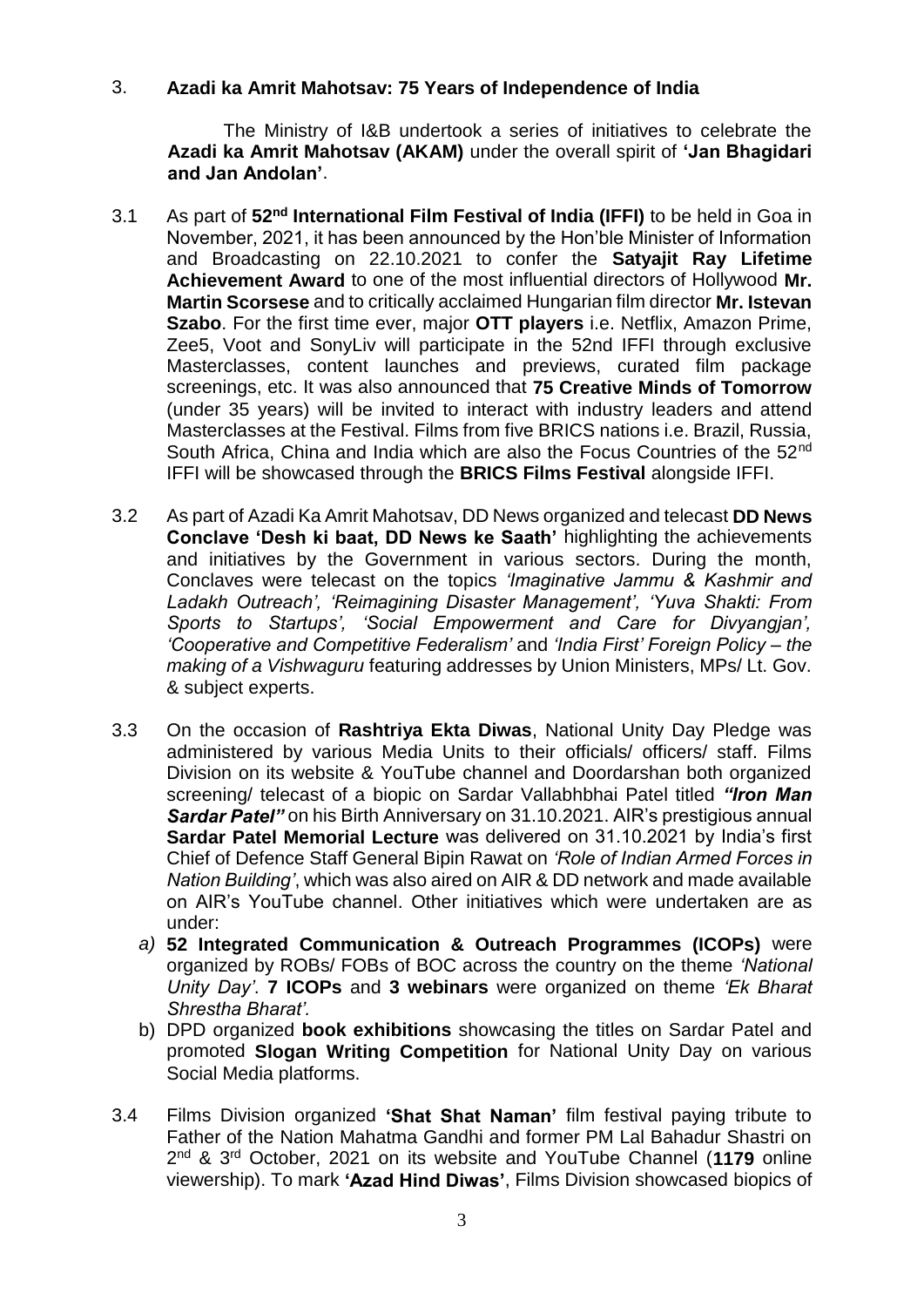Netaji Subhash Chandra Bose and a documentary on a soldier of Rani of Jhansi Regiment of INA on 21.10.2021 (**973** viewership). The Ministry of Culture, New Delhi also organized screening of various films of Films Division on **INA Raising Day** on 21.10.2021.

- 3.5 As part of Azadi Ka Amrit Mahotsav, Film and Television Institute of India (FTII) conducted **04 Amrit Mahotsav Courses** for the Scheduled Tribe participants in Meghalaya (01 course), Ladakh (02 courses) and Tripura (01 course) during October 2021. To commemorate the **Golden Jubilee of India's victory in the 1971 Indo-Pak war** on 18.10.2021, FTII welcomed the Victory Flame and received the Swarnim Vijay Mashaal, in the presence of Chief Guest Maj. Gen. Sandeep Bhargava, renowned actor Nana Patekar, Gallantry Award Winners, Veer Nari besides war veterans.
- 3.6 ROBs/ FOBs of BOC organized **45 ICOPs** and **07 Webinars** as part of Azadi Ka Amrit Mahotsav. The October 2021 fortnightly editions of **New India Samachar (NIS)** on the themes of **'Amrit Yatra of Economy'** and **'The Vaccine becomes the protective Shield of the Nation'** were printed in 13 languages & distributed across the country by BOC. E-versions of NIS were sent to over 65.5 million readers via emails using E-Sampark platform of MyGov India.
- 3.7 NMW provided coverage to the Indian Freedom Fighters on their birth/ death anniversaries using hashtag *#AmritMahotsav*. On the occasion of **Birth Anniversaries**, **Graphics** & **Videos** on Iron Man of India *Sardar Patel*, **Motion Graphic** on freedom fighter *Ashfaqullah Khan*, **graphic** on leader *Rani Maa Ila Mitra* etc. were prepared and posted on Social Media.
- 4. **Seva Samarpan Abhiyan:** DD News mounted a series of 20 episodes of special programme **'Sewa Samarpan Sushashan Ke 20 Saal'** to showcase the 20 years of Good Governance in various sectors. PIB commissioned and published several special articles in newspapers across the country, including an **exclusive article by Hon'ble Prime Minister of India** titled *'Team India – Responding to Adversity with Achievement'* and special articles on respective sectoral achievements written by Union Ministers and experts. A **special October 2021 issue of Kurukshetra** journal was published by DPD on the theme *'Social Transformation in Rural India'***.** A full page colour print advertisement was issued by BOC on 07.10.2021. NMW prepared and posted various **Static and Quote Graphics, Videos, Motion Graphics & Reels** on the campaign across Social Media platforms of MIB.
- 5. DD News and DD India extensively covered Hon'ble PM's official **visit to Italy and the Vatican City to attend the G20 Summit in Rome** on 31.10.2021 with special live coverages, ground reports and discussion based programmes. As part of **celebrations of Navratri marking the beginning of season of festivals**, DD network has telecast Durga Puja, Dussehra Mahotsav, Ramleela, Ramayan films, Ramcharitmanas and Aarti live from various locations across the country, including from Kolkata, Tirupati and Ayodhya. Viewership on DD National rose to as high as 421% for these special programmes. Prasar Bharati network has also undertaken a **360 degree mega coverage of the T20 World Cup tournament**. DD Sports organized multiple shows with public participation, including *'Public Ka Kaptaan'* under *'Cricket Live'*, *'RJs Ka*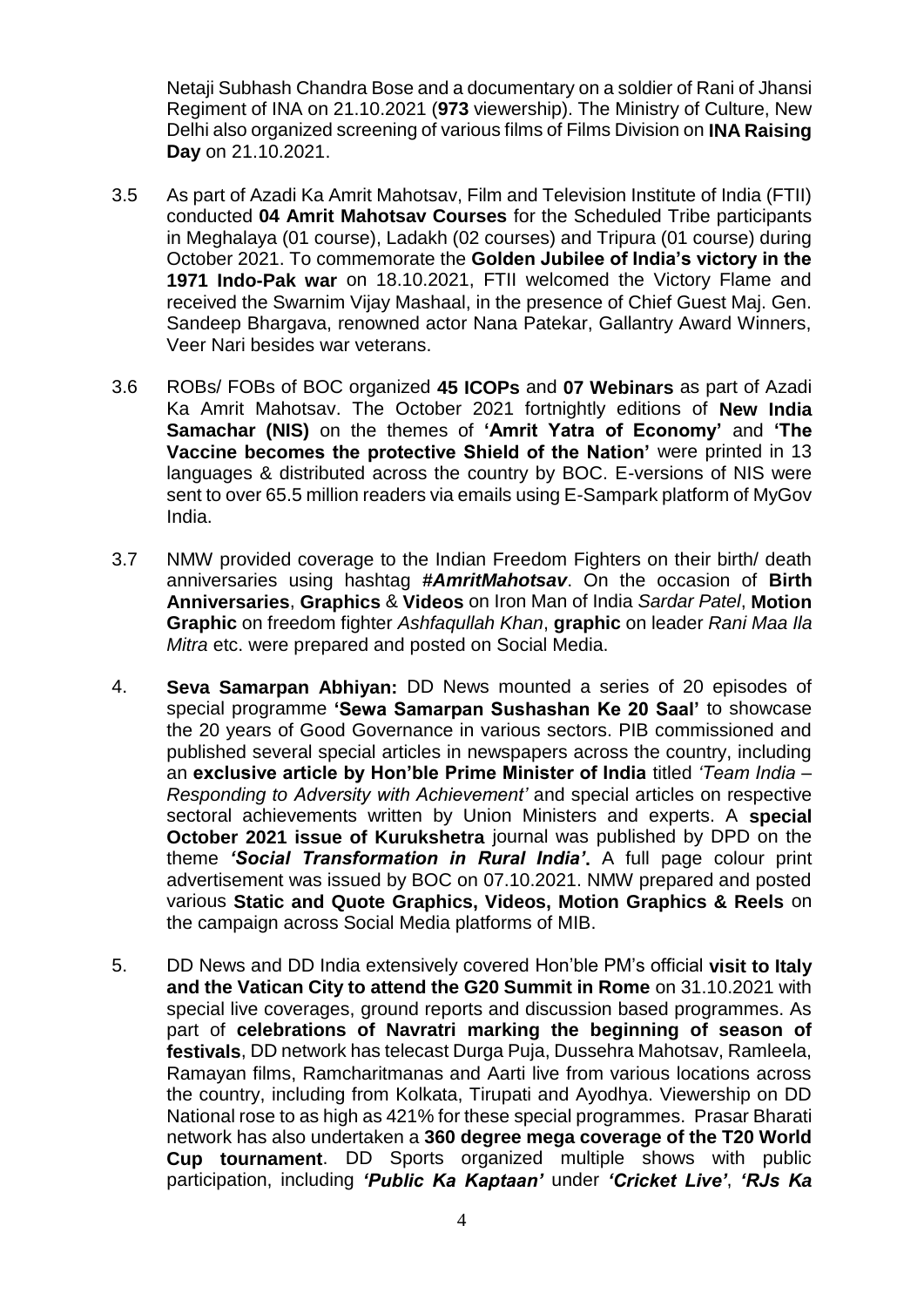*Cricket Funda'* etc. which are fine examples of TV & Radio synergy in content innovation. All special shows and live coverages were streamed on NewsOnAir app and YouTube.

- 6. As part of **Jammu Kashmir Outreach**, DD News extensively covered the J&K visits of Union Ministers, including the interactions of **Hon'ble Minister of Information & Broadcasting (I&B) with Ladakhi youth in Leh** and the **inauguration of the renovated Prasar Bharati Auditorium in Srinagar** on 11.10.2021 by the Hon'ble MoS for I&B. The sector visits of Hon'ble MoS for Home Affairs were also covered in news bulletins.
- 7. Hon'ble Minister for Information and Broadcasting Shri Anurag Singh Thakur launched a **month-long Clean India Programme** from Prayagraj on 01.10.2021, which was covered widely on various media platforms including on Social Media through a meme prepared and posted by NMW to educate and target young minds. He also launched **MyParkings app** on 14.10.2021 in the presence of Mayor, South Delhi Municipal Corporation (SDMC), Commissioner (SDMC) and CMD, Broadcast Engineering Consultants India Limited (BECIL), with the purpose to digitize all authorized parking under SDMC municipal limits.
- 8. As part of **Ease of Doing Business in Film Industry**, the Hon'ble Minister of State for Information and Broadcasting Dr. L Murugan **met with the officials of the South Indian Film Chamber of Commerce at Chennai** on 08.10.2021. The Minister received a memorandum from various Film trade associations on various requests and demands of the Film Industry and assured them that every effort will be taken to redress their grievances.
- 9. DD News and NSD:AIR provided live coverage and wide publicity to the Hon'ble Prime Minister's launch/ inauguration of **Swachh Bharat Mission-Urban 2.0** & **AMRUT 2.0** on 01.10.2021, 3-day **Urban Conclave** in Lucknow on 04.10.2021, **Azadi@75 Conference and Expo** in Lucknow on 05.10.2021, **Indian Space Association** on 11.10.2021, **PM Gati Shakti – National Master Plan for multi-modal connectivity** on 13.10.2021, **Kushinagar International Airport** in UP on 20.10.2021 and **PM Ayushmaan Bharat Digital Infrastructure Mission** in Varanasi on 25.10.2021; his participation in **G20 Extraordinary Summit on Afghanistan** on 12.10.2021 and in **16th East Asia Summit** on 27.10.2021; and his interaction with **CEOs and Experts of Global Oil & Gas Sector** on 20.10.2021. Ground Reports and news updates were also aired on DD News and NSD:AIR on rainfall-related loss of lives and damage to public property in Kerala & Uttarakhand, and snowfall in Himachal Pradesh & J&K.

## 10. **I&B Initiatives on Minimum Government Maximum Governance –**

- The Ministry has **granted the approval for registration of "Indian Digital Publishers Content Grievance Council (IDPCGC)" as a Level II Self Regulating Body** for publishers of news and current affairs content, as the fourth self-regulating body as per rule 12 of the **Information Technology (Intermediary Guidelines and Digital Media Ethics Code) Rules, 2021**.
- **Southern Boost to Digital Prasar Bharati growth:** Prasar Bharati's digital platforms from southern region of India have come a long way in just over a couple of years. DD Chandana (Karnataka) has become the first from the region to